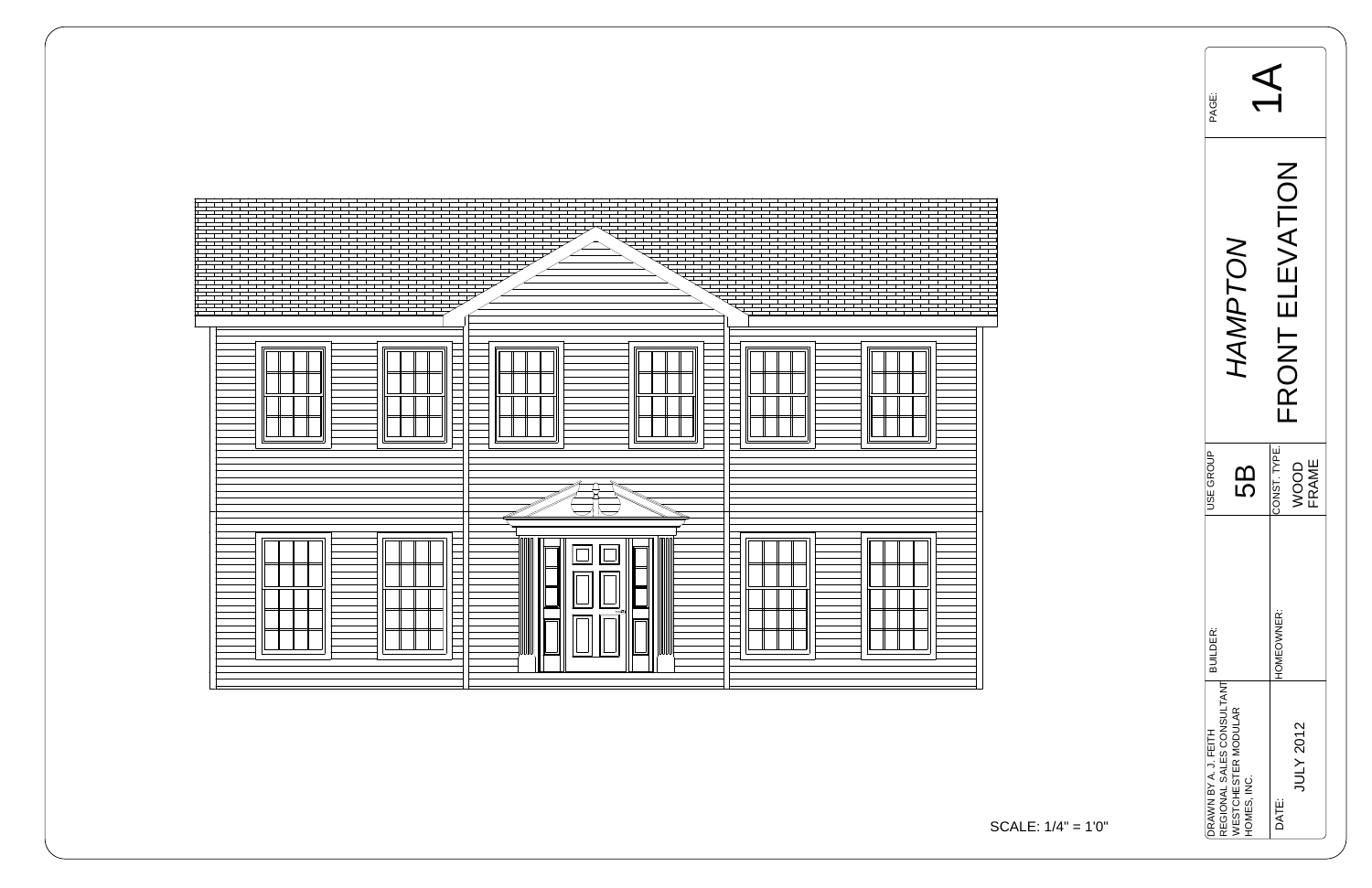| PAGE:                |                                                                        |                                            |  |
|----------------------|------------------------------------------------------------------------|--------------------------------------------|--|
|                      | <b>NOLC</b><br><b>JAM.</b>                                             | SIDE AND REAR<br><b>EVATIONS</b>           |  |
| <b>JSE GROUP</b>     | 5                                                                      | CONST. TYPE.<br><b>FRAME</b><br><b>OOO</b> |  |
| BUILDER:             |                                                                        | HOMEOWNER:                                 |  |
| DRAWN BY A. J. FEITH | REGIONAL SALES CONSULTANT<br><b>VESTCHESTER MODULAR</b><br>HOMES, INC. | JULY 2012<br>DATE:                         |  |

LEFT



SCALE: 1/8" = 1'0"

RIGHT





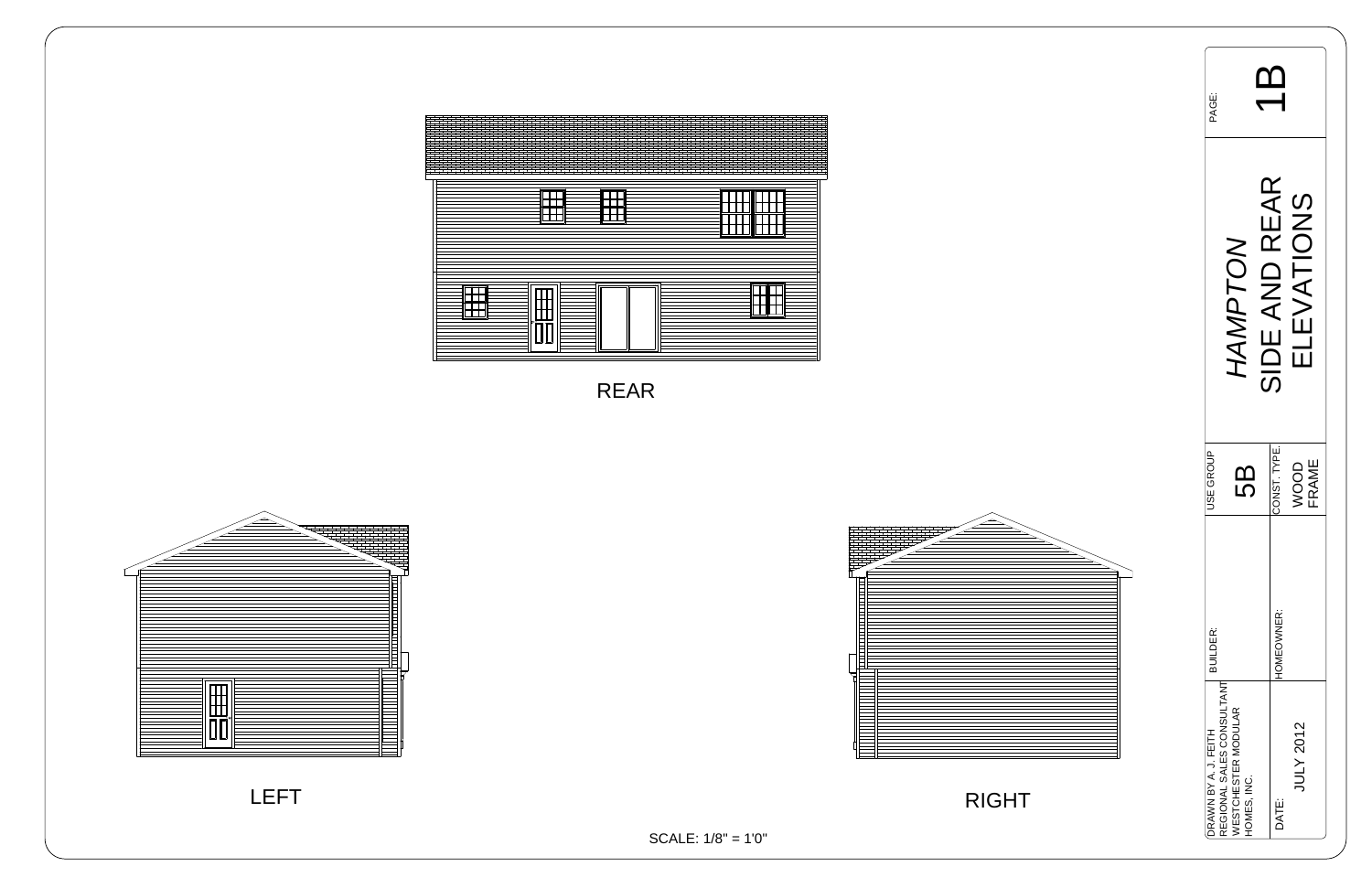